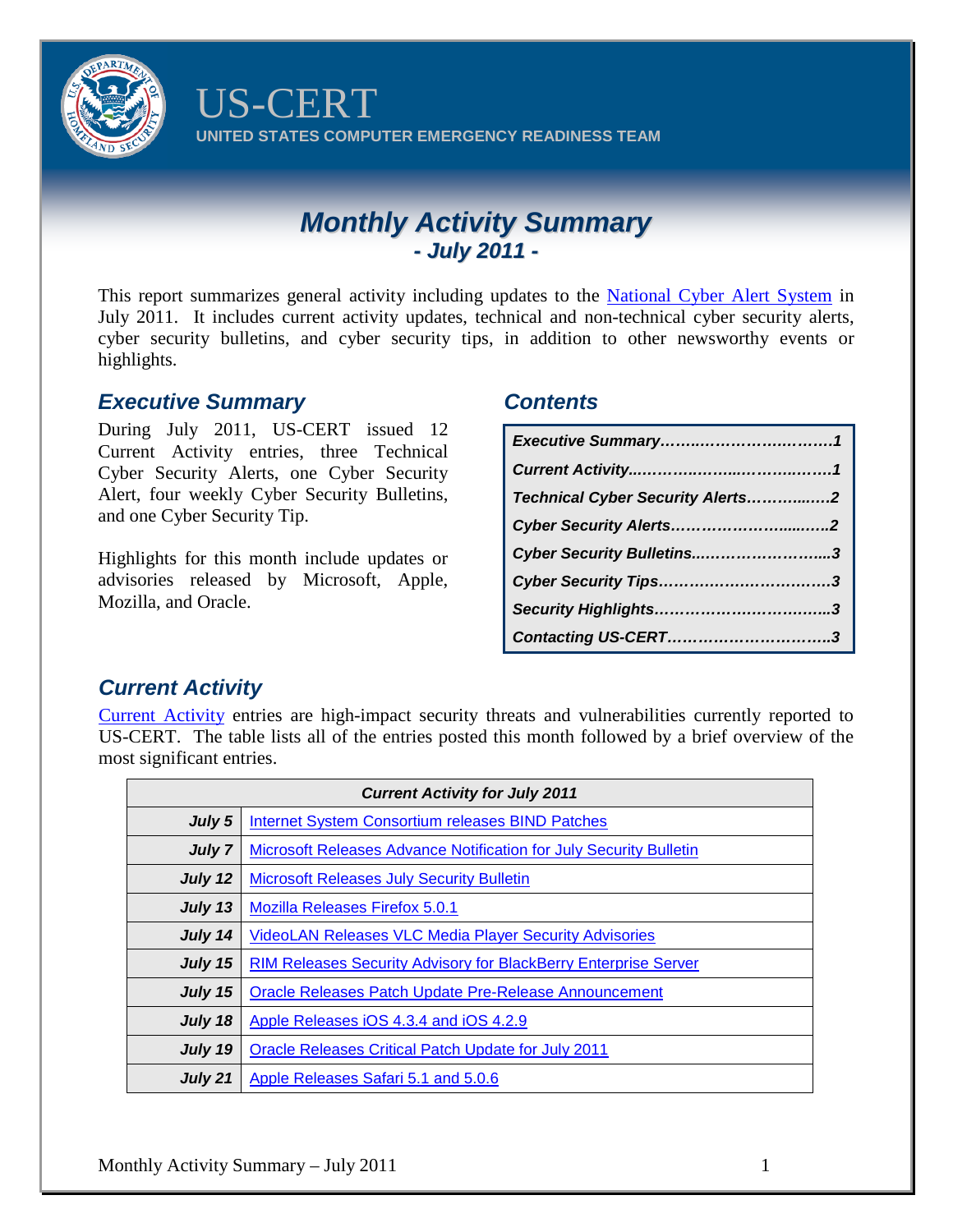| <b>Current Activity for July 2011</b>                    |
|----------------------------------------------------------|
| July 21   Foxit Releases Foxit Reader 5.0.2              |
| <b>July 26</b>   Apple Releases iOS 4.3.5 and iOS 4.2.10 |

- The [Microsoft Security Bulletin Summary for July](https://www.microsoft.com/technet/security/bulletin/ms11-jul.mspx) 2011 provided updates to address vulnerabilities in Windows XP, Windows Vista, Windows 7, Windows Server 2003, Windows Server 2008, and Microsoft Visio 2003. These vulnerabilities may allow an attacker to execute arbitrary code or operate with elevated privileges.
- Apple released four iOS updates and two Safari updates:
	- o iOS 4.3.4 for the iPhone (GSM model), iPod touch, and iPad and iOS 4.2.9 for the iPhone (CDMA model) addressed multiple vulnerabilities that may allow an attacker to execute arbitrary code or operate with escalated privileges.
	- o iOS 4.3.5 for the iPhone (GSM model), iPod touch, and iPad and iOS 4.2.10 for the iPhone (CDMA model) addressed a vulnerability that may allow an attacker with a privileged network position to capture or modify data in SSL/TLS sessions.
	- o Safari 5.1 and 5.0.6 addressed multiple vulnerabilities that may allow an attacker to execute arbitrary code, perform a cross-site scripting attack, or disclose sensitive information.
- Mozilla released Firefox 5.0.1 to address an issue with Mac OS X 10.7 and Java for Mac OS X 10.6 Update 5, which could cause Firefox to crash.
- Oracle released its [Critical Patch Update for July 2011](http://www.oracle.com/technetwork/topics/security/cpujuly2011-313328.html) to address 78 vulnerabilities across multiple products, including Oracle Database Server, Oracle Secure Backup, Oracle Fusion Middleware, Oracle Enterprise Manager, Oracle E-Business Suite, Oracle Supply Chain Products Suite, Oracle PeopleSoft and JDEdwards Suite, and Oracle Sun Products Suite.

# *Technical Cyber Security Alerts*

[Technical Cyber Security Alerts](http://www.us-cert.gov/cas/techalerts/index.html) provide timely information about current security issues, vulnerabilities, and exploits.

| <b>Technical Cyber Security Alerts for July 2011</b> |                                                                                 |  |
|------------------------------------------------------|---------------------------------------------------------------------------------|--|
|                                                      | July 12   TA11-193A Microsoft Updates for Multiple Vulnerabilities              |  |
|                                                      | <b>July 19</b>   TA11-200A Security Recommendations to Prevent Cyber Intrusions |  |
|                                                      | July 20   TA11-201A Oracle Updates for Multiple Vulnerabilities                 |  |

# *Cyber Security Alerts*

[Cyber Security Alerts](http://www.us-cert.gov/cas/alerts/) provide timely information about current security issues, vulnerabilities, and exploits. They outline the steps and actions that non-technical home and corporate users can take to protect themselves.

> *Cyber Security Alerts (non-technical) for July 2011* **July 12** [SA11-193A Microsoft Updates for Multiple Vulnerabilities](http://www.us-cert.gov/cas/alerts/SA11-193A.html)